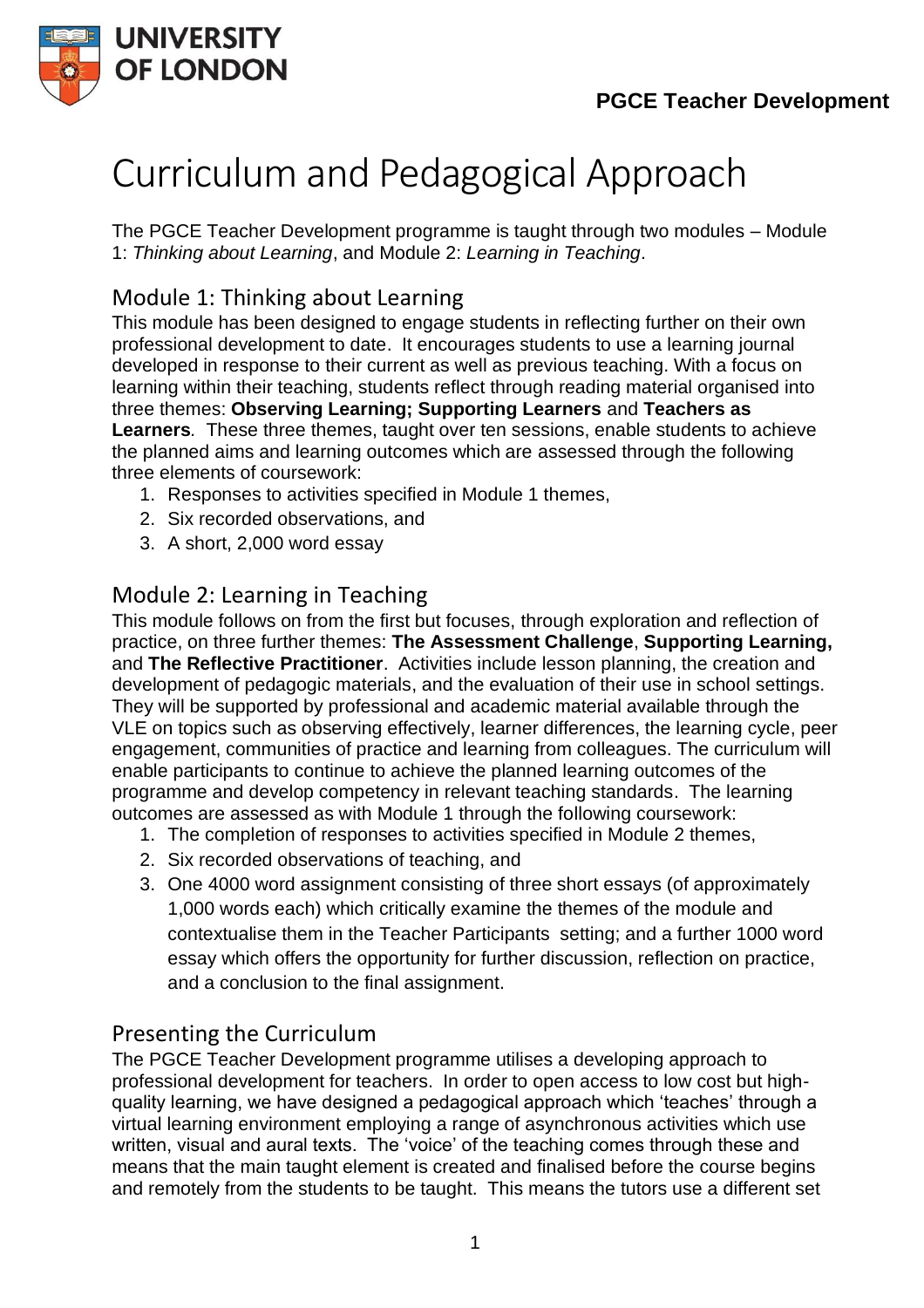

## **PGCE Teacher Development**

of 'teaching tools' relying on knowledge and their understanding of teachers' needs globally rather than the more regular responding to students' needs through interaction.

### Teaching through Assessment

Many teachers are aware of Assessment for Learning (AfL) as first outlined by Paul Black and colleagues in 1998 (materials accessible through the [Assessment Reform](https://www.nuffieldfoundation.org/assessment-reform-group)  [Group](https://www.nuffieldfoundation.org/assessment-reform-group) accessed September 2021). The approach to supporting students on this programme is an AfL approach where even summative assessment is expected to inform future learning. Assessment pedagogies are a strength of the programme and so we have identified three types we will employ: forum discussion, formative written feedback and summative written feedback.

#### Forum Discussion

In this programme, forum discussion involves identifying one day when a member of the team will respond to activity on a forum. However, it involves peer engagement as well as tutor input and is articulated as a form of formative assessment in that learning will be facilitated. To minimise tutors' input, as noted, just one day is identified for the tutor to engage but students will be encouraged to interact through the module activities. Through the programme area these forum discussions are linked to pre-course activities and named items for the portfolio, all of which are the remit of the Programme Director. The oversight of this work will take place over a period of time but will be limited to the amount of time identified in table 1. Within the two modules, forum discussion activities have been identified as 'check-in points' and enable the team to see that all students are engaged, give some response on the published 'check-in date' and so support learning. For 2021, the tutors have also agreed to offer virtual F2F check-in opportunities on these dates, which are recorded for those who cannot attend.

#### Formative written feedback

In this programme, tutors will offer formative written feedback at agreed intervals (see table 1) during the programme. This has been agreed in order to support continued learning throughout the programme rather than just at the end of module teaching which is the norm on other UCL Institute of Education programmes. This formative feedback will be on the following six elements:

- Philosophical Statement
- Observations 1 and 2 (Module 1)
- Draft of Module 1 essay
- Draft of short essay 1 (Module 2)
- Draft of short essay 2 (Module 2)
- Draft of short essay 3 and synopsis (Module 2)

#### Critical Friend

As we cannot engage with one to one, F2F discussions, and we recognise the importance of these, we have set up a system where each participant teacher identifies a critical friend in their own setting (usually a colleague) to have 'professional discussions' about their teaching. The critical friend is encouraged to observe teaching (each module has at least 6 'observations' – which can be recordings), write some notes for the participant teacher, and discuss with them ways of changing or developing their practice. This process mimics the mentor role in initial teacher education, but as continuing teacher education, it is better done by a colleague who understands the setting. During Covid and lockdown, participant teachers have recorded online sessions, or invited a critical friend to join them. Where no teaching is taking place, we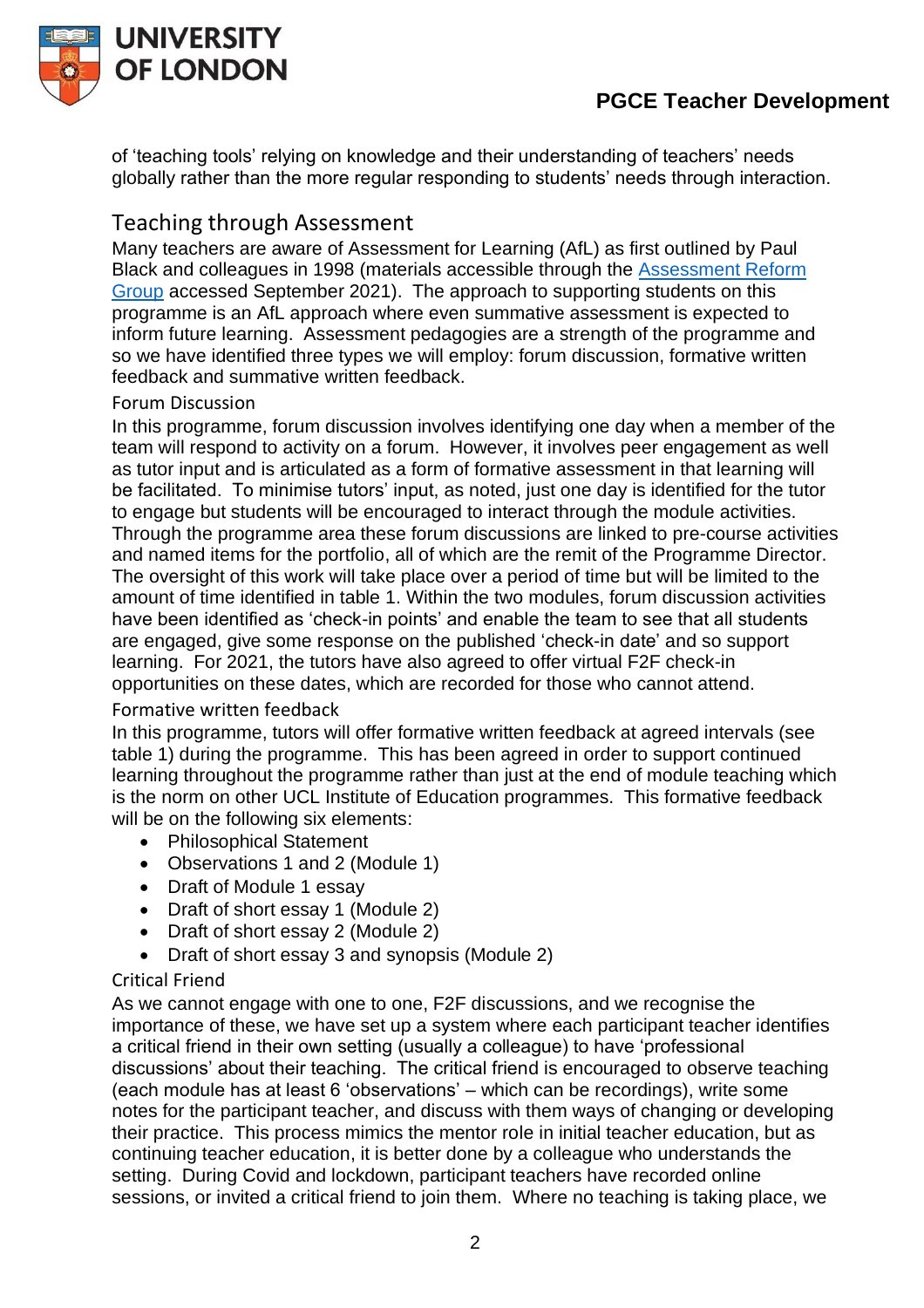



advise participant teachers to interrupt their studies to the next presentation of the module.

Summative written feedback

Both modules will receive summative written feedback which will be double marked by the programme team against the programme criteria. The portfolio which has a proforma is completed regularly throughout each module. It is marked at the end of each module. The programme cannot be passed without satisfactory completion of the portfolio.

## Timetable of support

Supporting students through the programme will follow this plan. There are two presentations of the programme in each academic year, the first being in September. Dates for the second presentation in March are shown in a second table on the next page. Please note, students on this programme must begin with Module 1 and have completed the online elements before beginning Module 2. Students cannot study the two modules in parallel but may begin Module 2 in subsequent academic years (within the 2 year programme registration).

| <b>Phase of programme</b>                                       | <b>Date</b>                 | <b>Submitted Activity</b>                     | <b>Feedback / Date</b><br>returned |
|-----------------------------------------------------------------|-----------------------------|-----------------------------------------------|------------------------------------|
| Pre-course<br>(Programme Area<br>submission before mid<br>Sept) | <b>Through Sept</b>         | <b>Learning Journal Activities</b><br>and Q&A | Forum engagement                   |
|                                                                 | <b>Mid Sept</b>             | <b>Audit of Needs</b><br>$\bullet$            | Forum engagement                   |
| Module 1<br>(Starts in Sept)                                    | End of Sept                 | <b>Check-in Point 1</b>                       | Forum engagement                   |
| Pre-course                                                      | <b>Mid Oct</b>              | <b>Philosophical Statement</b><br>$\bullet$   | Formative / Start of Nov           |
| Module 1                                                        | End of Oct                  | <b>Check-in Point 2</b><br>$\bullet$          | Forum engagement                   |
|                                                                 | End of Nov                  | <b>Observations 1&amp;2</b><br>$\bullet$      | Formative / mid Dec                |
|                                                                 | Start of Jan                | 2000 word essay (draft)<br>$\bullet$          | Formative / Start of Feb           |
| Module 2<br>(Starts in Mar)                                     | End of Mar                  | Check-in Point 3<br>$\bullet$                 | Forum engagement                   |
|                                                                 | Mid Apr                     | Check-in Point 4<br>$\bullet$                 | Forum engagement                   |
|                                                                 | End of Apr                  | Short essay 1 (draft)                         | Formative / Mid May                |
| Module 1                                                        | <b>Start of Mar</b>         | <b>Summative Submission M1</b>                | Summative / Mid Apr                |
| Module 2                                                        | End of May                  | Short essay 2 (draft)<br>$\bullet$            | Formative / Mid Jun                |
|                                                                 | Start of July               | Short essays 3 & synopsis<br>(draft)          | Formative / End Jul                |
|                                                                 | Start of Sept+ <sup>1</sup> | <b>Summative Submission M2</b><br>$\bullet$   | Summative / Mid Nov+               |
| Portfolio (submitted<br>with Modules)                           | Start of Mar & Sept+        | <b>Summative Submission</b><br>$\bullet$      | Summative / Mid Apr & Nov+         |

*Table 1: Timeline showing details of assessment for students starting in September*

<sup>&</sup>lt;sup>1</sup> Where the month is in the following academic year it is shown with a plus sign, so the following Sept is Sept+